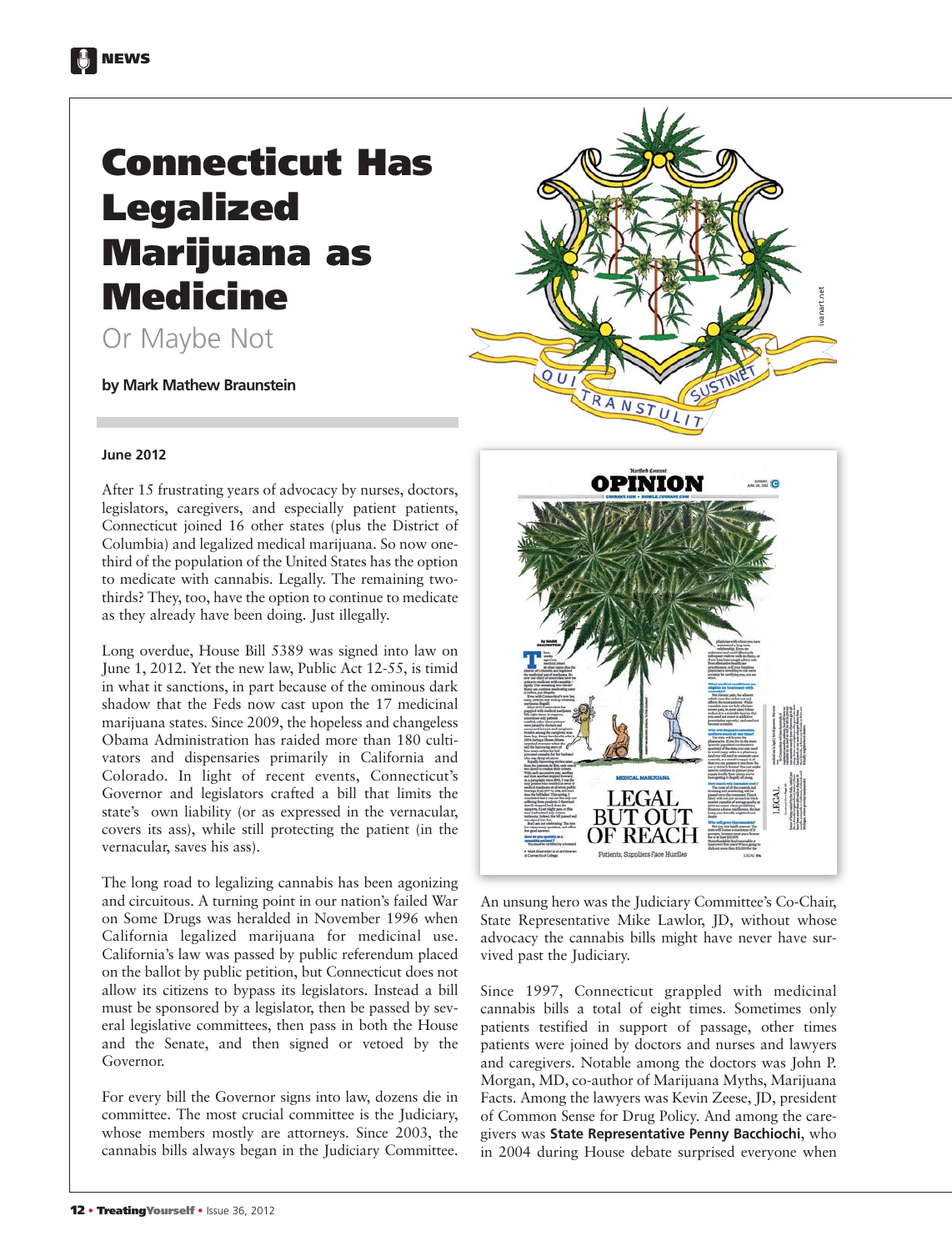she told the harrowing story of how years earlier she had procured cannabis for her husband dying of cancer. Since 2005, **Rep. Bacchiochi** usually co-sponsored the bills.



Equally harrowing testimonies came from the patients. At first, only one or two dared to confess their crimes. With each successive year, another and then another stepped forward. Here to the right is a tally of patients and the progress of each bill:

As the bill never passed whenever I testified in person, I theorized that if I stepped back from the ramparts, it then might pass. So this time I stayed home and submitted only written testimony. My strategy proved successful. The bill passed and was signed into law.

But I am not celebrating. The new law raises many bad questions, and offers few good answers.

# **How do you qualify to become a cannabis patient?**

You must be certified by a licensed physician with whom you have maintained a long term patient-physician relationship. If you are uninsured and instead always walked into walk-in clinics, or if you have always sought advice from a more affordable alternative healthcare practitioner, or if your physician is simply unwilling to risk scrutiny by the cannabis program and so is unwilling to certify you, you are stuck.

# **What medical conditions make you eligible for treatment with cannabis?**

Not chronic pain, the ailment which casts the widest net and thereby affects the most patients. While cannabis does not fully alleviate severe pain, in most cases it does reduce it to a tolerable level so that you need not resort to highly addictive and debilitating opiate-based pharmaceutical drugs that turn you into a zombie.

### **How will you procure cannabis, and how much at one time?**

The State will license pharmacies to dispense cannabis with the same stringent controls as with Schedule Two prescription drugs. If you live in the sparsely populated northeast quadrant of the state you may need to travel many miles to the nearest licensed pharmacy and need to do so once a month, as one month's supply is all that you can possess at one time. No car or driver's license? You just might need to continue to procure your supply from where you've been getting it all along. From your neighbor who grows it in her backyard, or from son who gets it from his friends, of from your own friends, or from your friendly neighborhood dealer.



**BILL PROGRESSION**

1) **In 1997**, two patients testified to the Public Health Committee. The bill passed in Public Health, which at that time was a momentous and newsworthy event, but it died in the Judiciary Committee.

2) **In 2001,** one sole patient testified to the Public Health Committee, but with no further progress.

3) **In 2003**, two patients testified to the Judiciary Committee, and in large part due to advocacy by State Rep. Jim Abrams, JD, for the first time the Committee passed the bill, as did all other committees. But the bill died in the House.

4) **In 2004**, the same two tireless patients testified to the Judiciary Committee, the bill passed all committees, and in large part due to endorsement by over 300 Connecticut MD's, for the first time the bill passed in the House. But the bill died in the Senate.

5) **In 2005**, one sole patient testified to the Judiciary Committee, the bill passed all committees, then for the first time passed in the Senate. But this time died in the House.

6) **In 2007**, five patients testified to the Judiciary Committee. The bill passed all committees, then passed both the House and the Senate. But was vetoed by the Governor.

7) **In 2011**, six patients testified to the Judiciary Committee. It passed the Judiciary, and was supported by the new Governor. But died in both the House and the Senate.

8) **In 2012**, as the only patient who testified at all seven hearings since 1997 and as a paraplegic since 1990, I came to conclude that I was not the only one suffering from paralysis.

# **How much will cannabis cost?**

No telling just yet, but you can be sure that the costs of all the monitoring and licensing will be passed on to the consumer. You. Thus it likely will cost just as much as black market cannabis whose prohibition creates a myriad of middlemen, of which the last is your friendly neighborhood dealer.